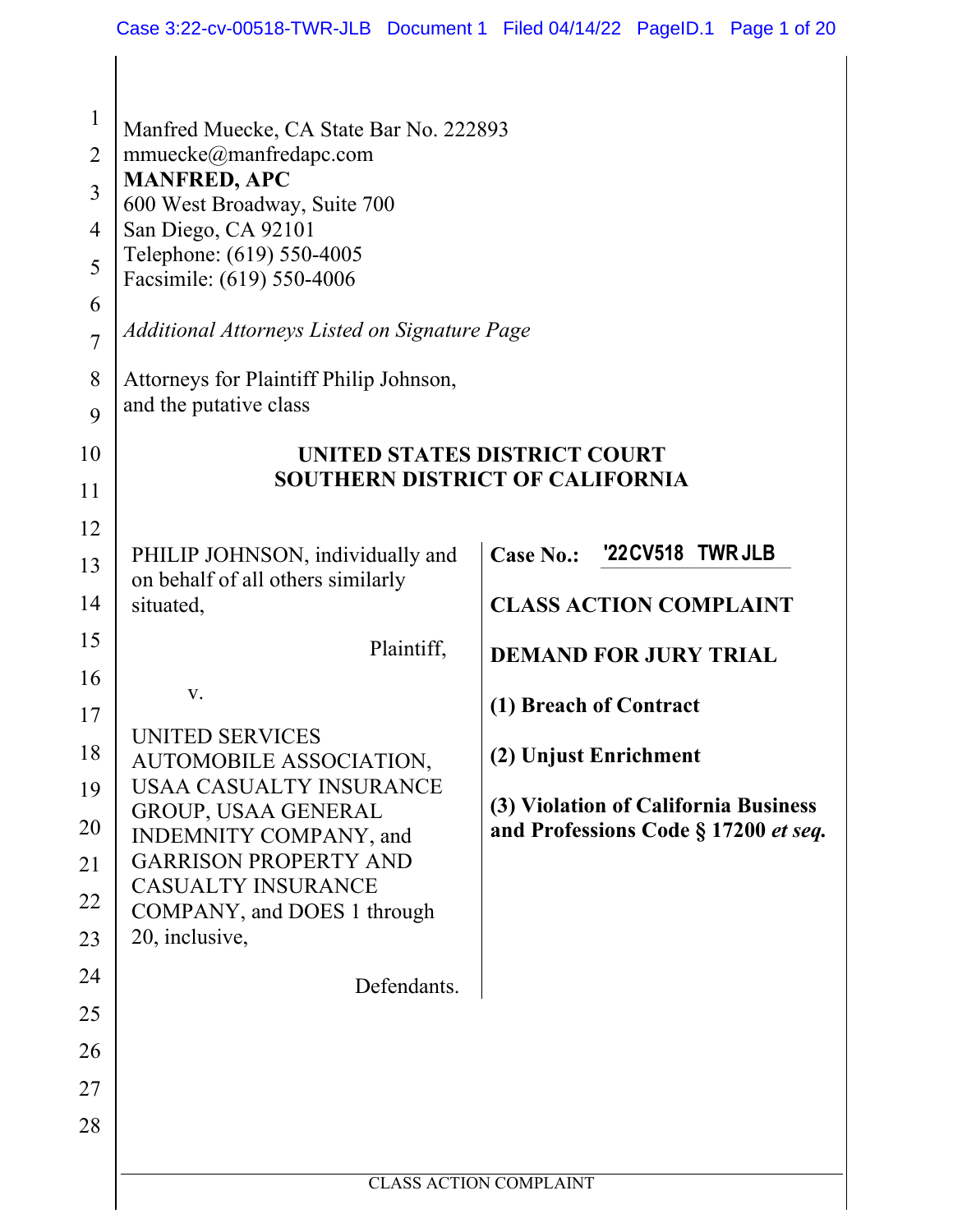1

8

### **CLASS ACTION COMPLAINT**

2 3 4 5 6 7 Plaintiff Philip Johnson ("Plaintiff Johnson" or "Plaintiff"), by and through his attorneys and on behalf of himself and all others similarly situated, hereby submit this Class Action Complaint against Defendants United Services Auto Association, USAA Casualty Insurance Group, USAA General Indemnity Company, and Garrison Property and Casualty Insurance Company Group (collectively, "USAA" or "Defendants"), and allege as follows:

### **PRELIMINARY STATEMENT**

9 10 1. This case is filed to end USAA's practice of unfairly profiting from the global COVID-19 pandemic.

11 12 13 14 15 2. Beginning in March 2020, states across the country, including California, began to enforce strict social distancing measures to slow the spread of COVID-19. This included closing schools and businesses and instituting strict "stay-at-home" orders that prevented most individuals from leaving their homes for extended periods of time.

16 17 18 19 20 21 22 23 3. While many companies, industries, and individuals have suffered financially as a result of the COVID-19 pandemic, auto insurers like USAA have scored a windfall. Not surprisingly, as a result of state-wide social distancing and stay-at-home measures, there has been a dramatic reduction in driving, and an attendant reduction in driving-related accidents. This decrease in driving and accidents has significantly reduced the number of claims that auto insurers like USAA have paid, resulting in a drastic and unfair increase in USAA's profits at the expense of its customers.

24 25 26 27 4. One published report calculates, very conservatively, that at least a 30% average refund of paid premiums would be required to make up for the excess amounts paid by consumers for just the period between mid-March and the end of April of 2020.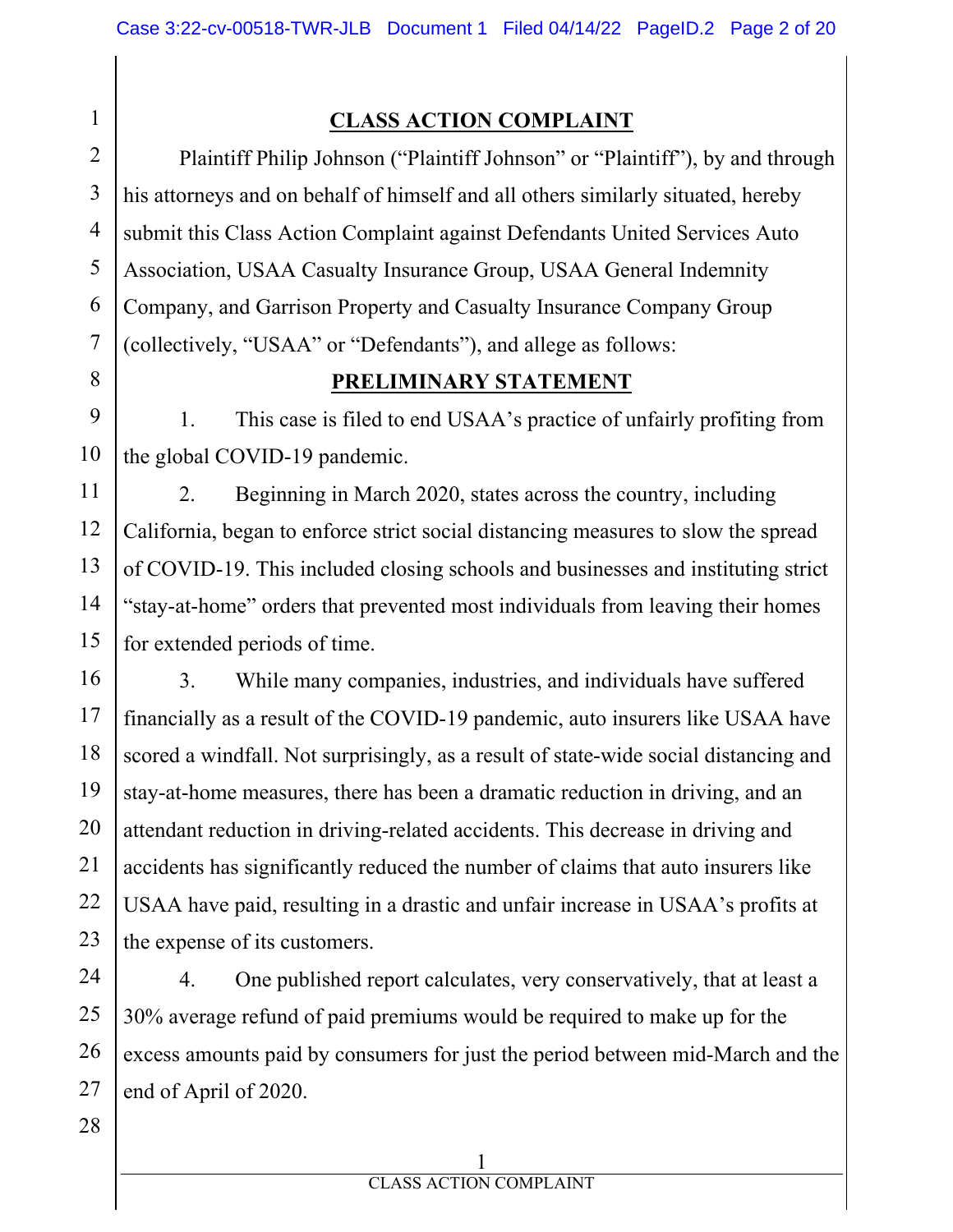1 2 3 4 5 6 7 8 5. Despite full knowledge of these facts, USAA continued to charge and collect excessive premiums throughout 2020 and 2021 and has failed to issue adequate refunds. USAA's dividend and premium credit program was inadequate to compensate its customers for overpayments resulting from COVID-19. The program applied only a 20% dividend to policyholders spanning three months starting in March 2020. And although USAA reports that it offered an additional dividend and smaller premium credits later in 2020 and 2021, these amounts were still insufficient.

9 10 11 12 13 6. To remedy Defendants' unlawful conduct, Plaintiff bring this class action alleging violations of California state law. Plaintiff seeks disgorgement of the ill-gotten gains obtained by USAA to the detriment of its customers, all available damages, punitive damages, declaratory and injunctive relief, and all other available relief.

### 14

19

23

28

#### **JURISDICTION**

15 16 17 18 7. This Court has jurisdiction under 28 U.S.C. § 1332(d) because this is a class action in which the amount in controversy is over \$5,000,000 exclusive of interest and costs, and at least one member of the class is a citizen of a State different from Defendants.

### **VENUE**

20 21 22 8. Venue is proper in the Southern District of California under 28 U.S.C. § 1391 because a substantial part of the events or omissions giving rise to the claims occurred in this district.

### **PARTIES**

24 25 26 9. Defendant United Services Auto Association is a Texas corporation with a principal place of business in San Antonio, Texas. Defendant sells personal automobile insurance in states around the country, including California.

27 Defendant issued auto insurance policies during the relevant time period at issue.

10. Defendant USAA Casualty Insurance Company is a Texas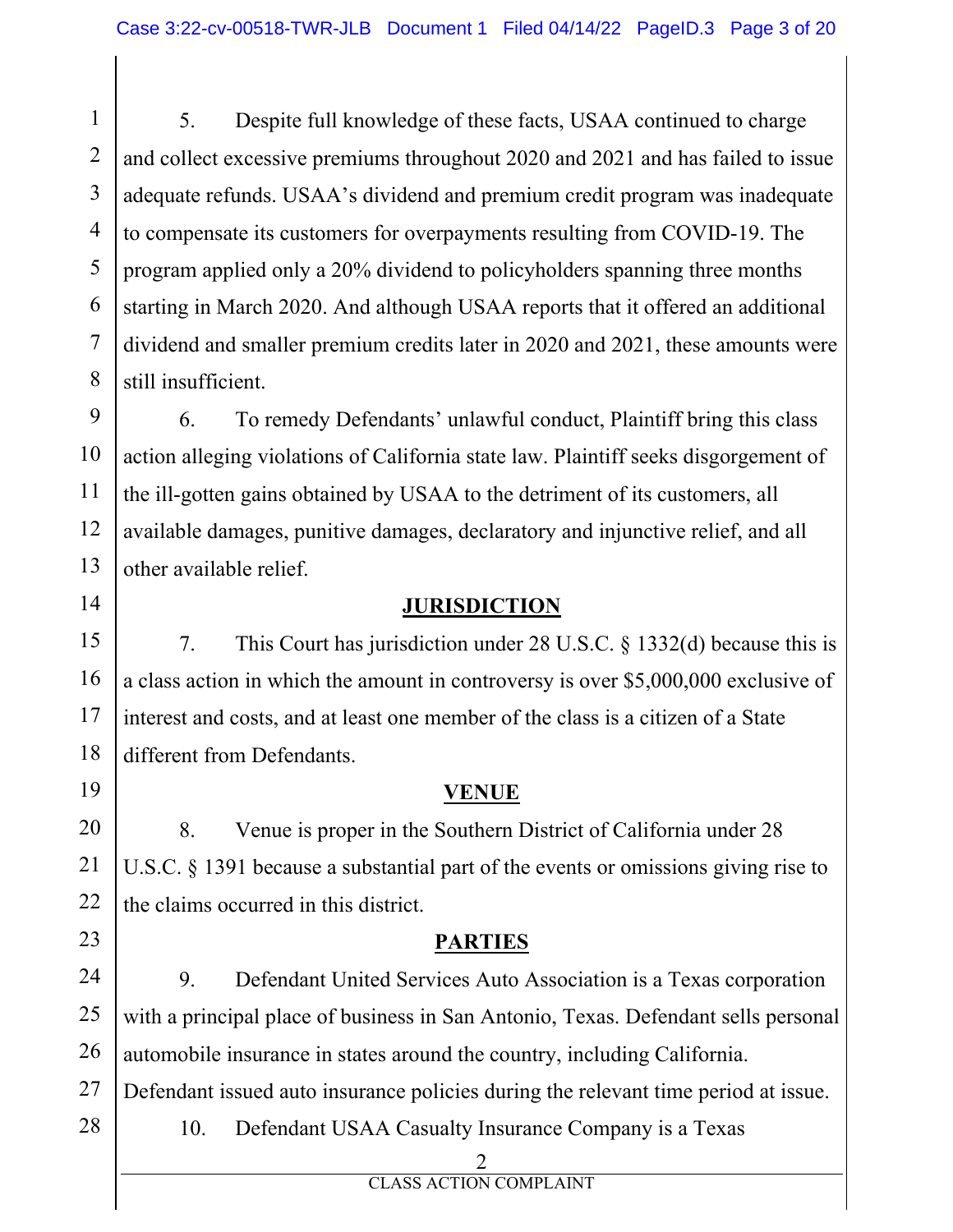1 2 3 4 corporation with a principal place of business in San Antonio, Texas. Defendant sells personal automobile insurance in states around the country, including California. Defendant issued auto insurance policies during the relevant time period at issue.

5 6 7 8 9 11. Defendant USAA General Indemnity Company is a Texas corporation with a principal place of business in San Antonio, Texas. Defendant sells personal automobile insurance in states around the country, including California. Defendant issued auto insurance policies during the relevant time period at issue.

10 11 12 13 14 15 12. Defendant Garrison Property and Casualty Company is a Texas corporation with a principal place of business in San Antonio, Texas. Defendant sells personal automobile insurance in states around the country, including California. Defendant issued auto insurance policies during the relevant time period at issue. Defendant Garrison Property and Casualty Company is a subsidiary of United Stated Automobile Association.

16 17 18 19 13. Defendants collectively market insurance and present themselves as USAA and virtually all of the insurance operations of these companies are performed by the same USAA entity, named United Services Automobile Association or "USAA" as abbreviated.<sup>1</sup>

20 21  $22$ 23 14. Defendants issued personal auto, motorcycle, and/or RV insurance policies to Plaintiff and the members of the putative class during the relevant time period. Defendants are affiliated companies, jointly participated in, and are jointly responsible for the unlawful conduct described herein.

- 24
- 25

<sup>1</sup> *See Management Discussion and Analysis* in 2020 Annual Financial Statements at

<sup>27</sup> 28 https://interactive.web.insurance.ca.gov/companyprofile/companyprofile?event=c ompanyProfile&doFunction=getCompanyProfile&eid=3288 (*last accessed* April 11, 2022)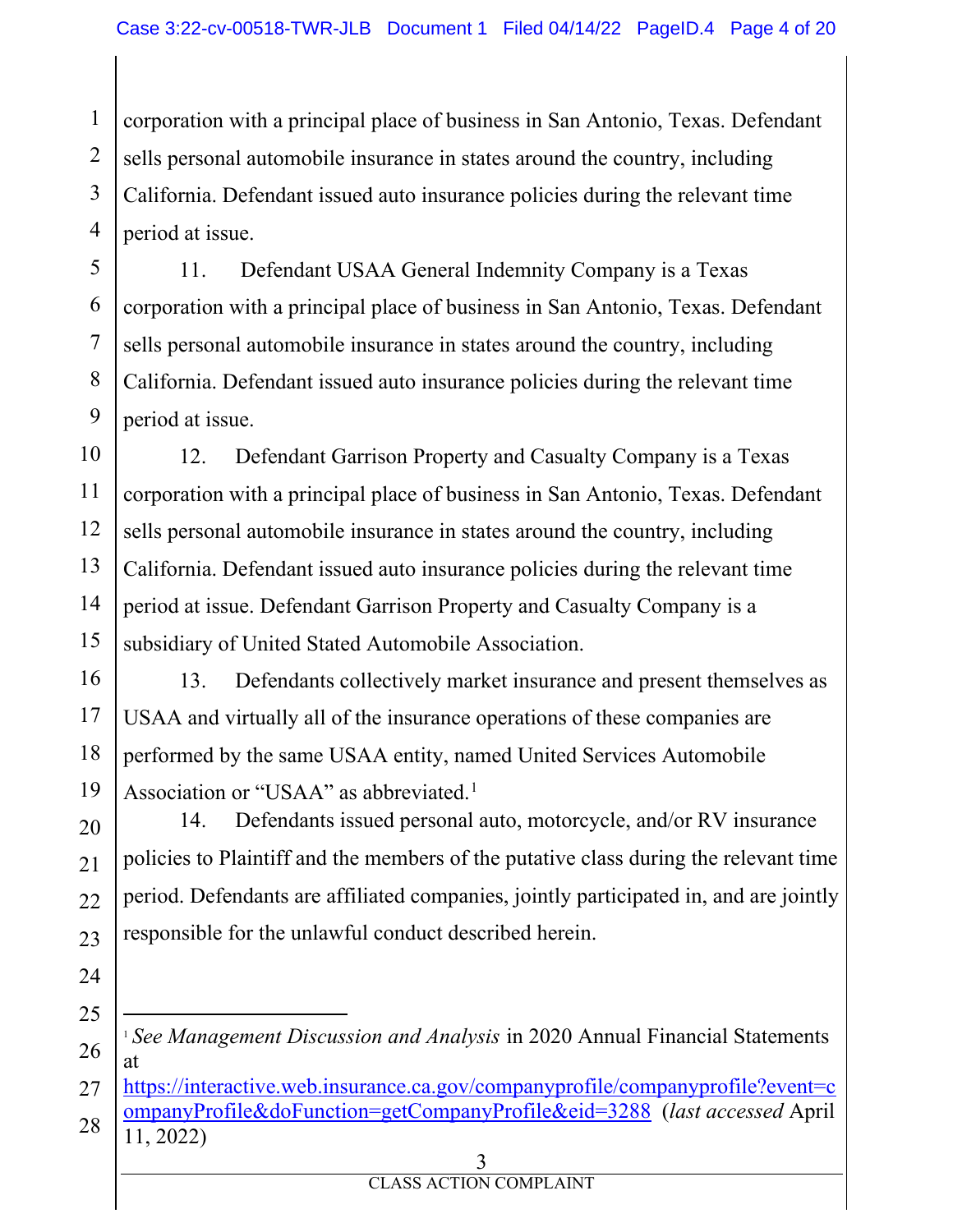1 2 3 4 5 6 7 8  $\mathbf Q$ 15. In April 2020, USAA announced it would be returning a portion of premiums in the form of statement credits. <sup>2</sup> These statement credits and return of a portion of premiums in the form of dividends were uniformly developed by USAA and was applied in identical fashion by each of the Defendants. Indeed, Defendants submitted a joint memorandum to the California Department of Insurance explaining the uniform terms and application of the USAA premium credits and dividends. <sup>3</sup> Defendants have each applied the USAA policy premium credit and dividend program and the unfair practices at issue to California policyholders during the relevant time period.4

10 11 12 13 14 15 16 16. Plaintiff Johnson is an adult resident of Bonita, California. Plaintiff has held personal auto insurance policies purchased from United Services Auto Association during the time period relevant to this lawsuit. As described in more detail herein, as a result of the global COVID-19 pandemic and corresponding drop in automobile use and traffic, the credit given by United Services Auto Association is wholly inadequate to compensate Plaintiff for his overpayments on these policies.

- 17 18 / /
- 19

28 NAIC #21253

<sup>20</sup> 21 <sup>2</sup> https://communities.usaa.com/t5/Press-Releases/USAA-to-Return-520-Millionto-Members/ba-p/228150 (*last accessed* April 11, 2022)

<sup>22</sup> <sup>3</sup> See "CA COVID-19 Premium Refund Report Submissions - Company U to Z," California Department of Insurance, at "USAA - Group# 200 - Bulletin 2020-3

<sup>23</sup> 24 Resubmission," www.insurance.ca.gov/0250-insurers/0300-insurers/0100 applications/rsb-forms/2020/2020-3-

<sup>25</sup> submissions/loader.cfm?csModule=security/getfile&pageid=315821 *(last accessed* April 11, 2022).

<sup>26</sup> <sup>4</sup> See id. at worksheet for United States Automobile Association – NAIC #25941, USAA Casualty Insurance Company – NAIC #25968, USAA General Indemnity

<sup>27</sup> Company – NAIC #18600, and Garrison Property and Casualty Insurance –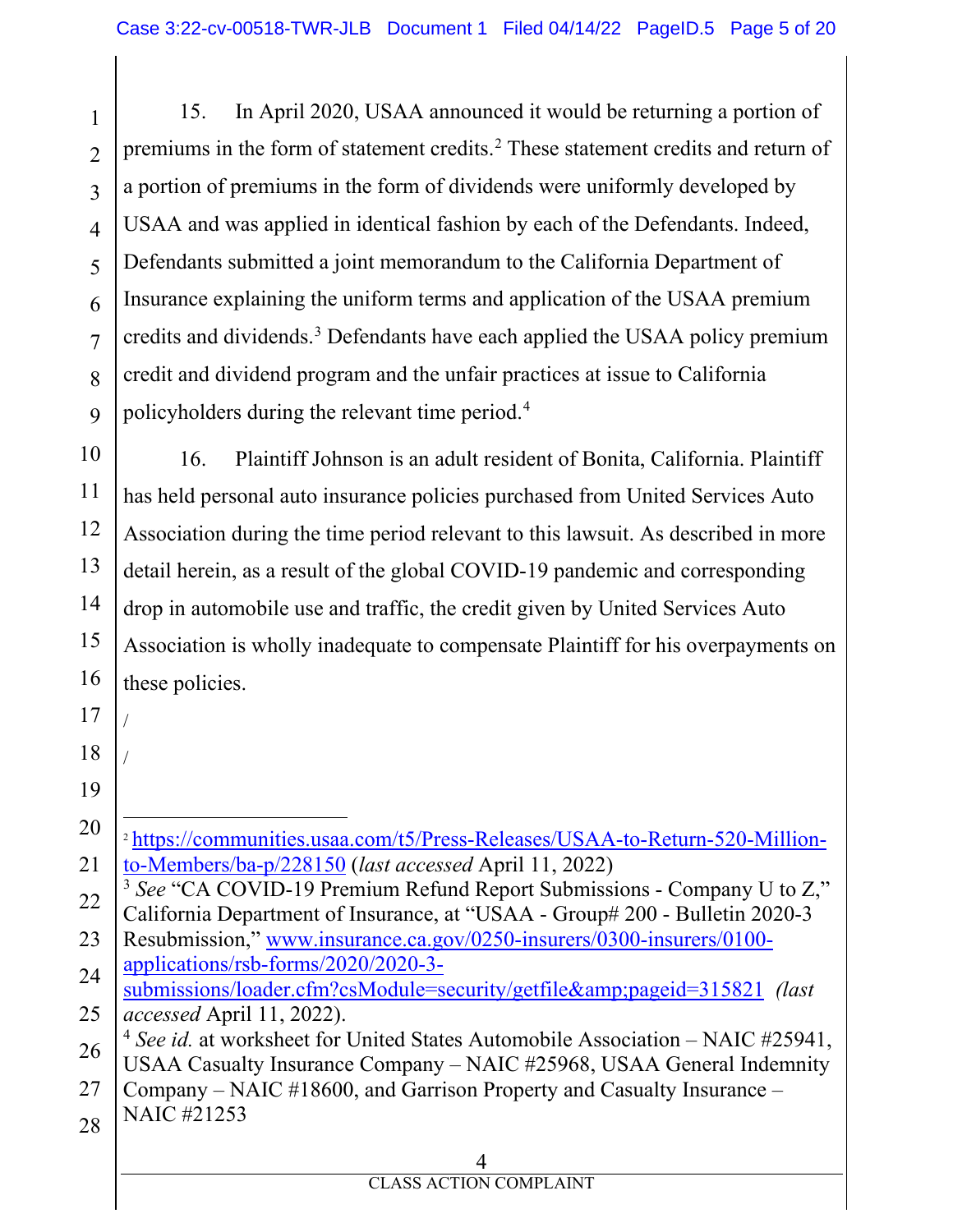**FACTUAL ALLEGATIONS COMMON TO ALL CLAIMS**

# **A. The Global COVID-19 Pandemic and State-Mandated Social Distancing Measures**

4 6 17. In late December 2019, a novel coronavirus known as SARS-CoV-2 began to spread around the globe. The virus causes a disease called COVID-19. By mid-January, cases of COVID-19 were confirmed in the United States.

18. By mid-March, there were thousands of confirmed cases of COVID-19 across the United States and hundreds in the State of California alone.

9 10 11 19. Like many states around the country, California responded to the worsening COVID-19 crisis with measures designed to increase, and often mandate, social distancing in order to slow the spread of the virus.

12 13 14 15 16 20. On March 4, 2020, Governor Gavin Newsom proclaimed a State of Emergency in California as a result of COVID-19. In the following weeks, the state rolled out a series of social distancing measures, including, for example, recommendations that older adults and those with elevated risk should selfisolate.

17 18 19 20 21. On March 19, 2020, Governor Newsom instituted a statewide stayat-home order,<sup>5</sup> making California among the first states to establish such an order. With some exceptions, the order mandated "all individuals living in the State of California to stay home."6

21 22 23 24 22. In the time since Governor Newsom first instituted the stay-at-home order, California's progress toward reopening has been halting, and additional stay-at-home orders were imposed in response to the spread of COVID cases.

25

1

2

3

5

7

8

 $6$  *Id.*  $\llbracket 1$ .

<sup>26</sup> 27 28 <sup>5</sup> Executive Order N-33-20 (Mar. 19, 2020), https://www.gov.ca.gov/wpcontent/uploads/2020/03/3.19.20-attested-EO-N-33-20-COVID-19-HEALTH-ORDER.pdf (*last accessed* April 11, 2022)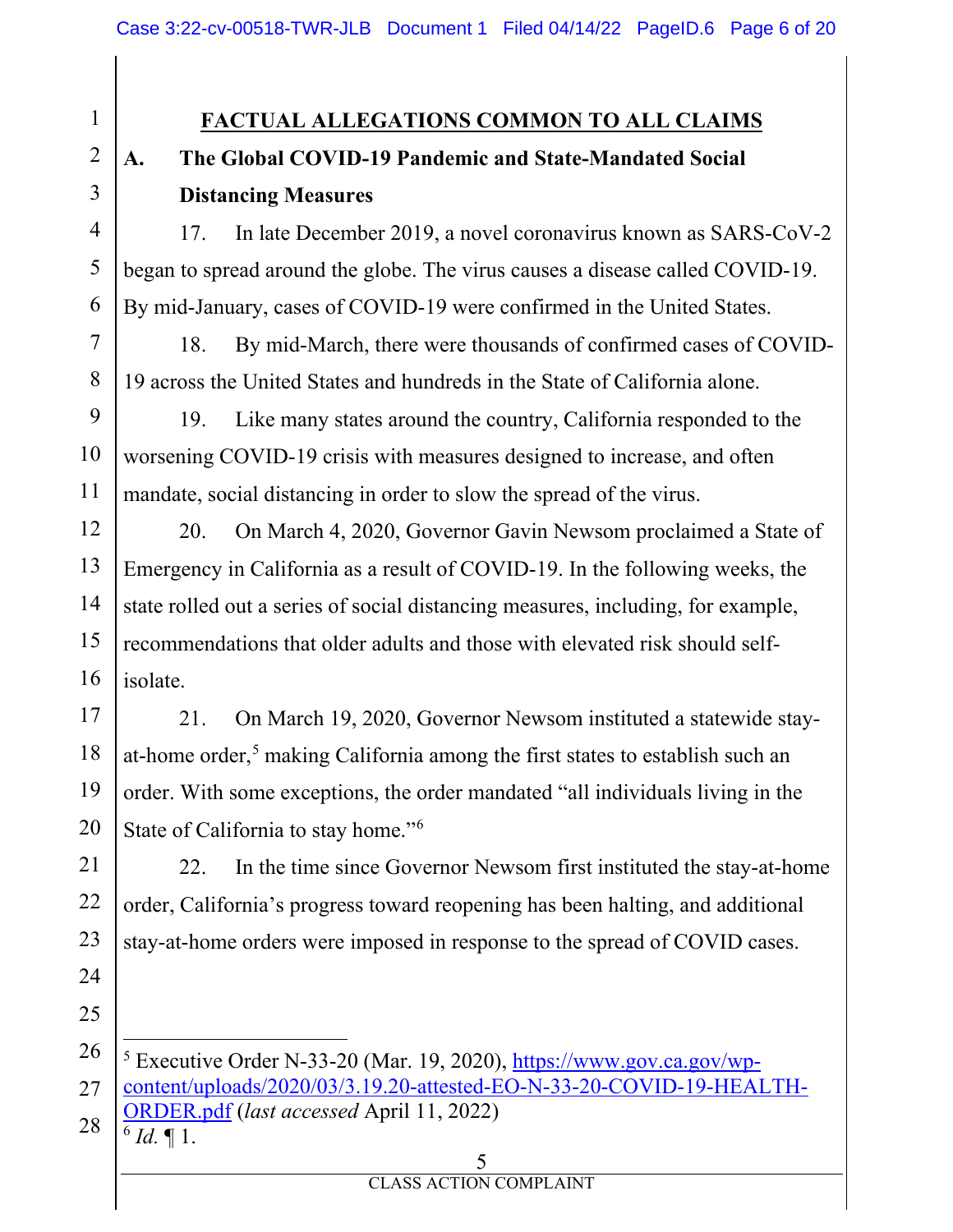1 2

17

## **B. USAA Has Obtained a Windfall Due to the Dramatic Decrease in Automobile Use and Traffic Caused by COVID-19**

3 4 5 6 7 8 9 10 11 23. Although businesses across the United States have almost uniformly suffered as a result of COVID-19, state-wide stay-at-home orders, and other social distancing measures, the auto insurance industry has benefited. In fact, auto insurance—a \$250 billion industry— has secured a windfall from COVID-19 related restrictions. The reason is simple. As one report put it: "With shelter-inplace restrictions and business closings, most people stopped driving or reduced their driving dramatically. With fewer cars on the road, there were dramatically fewer accidents. Fewer motor vehicle accidents mean fewer auto insurance claims."7

12 13 14 15 16 24. Beginning in mid-March of 2020, the number of miles driven by individuals dropped dramatically because of COVID-19. This includes the State of California. Through the use of cell phone location data, it has been reported that vehicle miles traveled in California dropped significantly from their January 2020 average in March and April of 2020:<sup>8</sup>

| Date Range          | <b>Decrease in Miles Traveled</b> |
|---------------------|-----------------------------------|
| March 15 - March 21 | $-53%$                            |
| March 22 - March 28 | $-72%$                            |
| March 29 - April 4  | $-74%$                            |
| April 5 - April 11  | $-77\%$                           |
| April 12 - April 18 | $-74%$                            |
| April 19 - April 25 | $-71\%$                           |
|                     |                                   |

<sup>25</sup> 26 <sup>7</sup> *See* Center for Economic Justice & Consumer Federation of America, Personal Auto Insurance Premium Relief in the COVID-19 Era at 5 (May 7, 2020)

<sup>27</sup> ("CEJ/CFA Report"), https://consumerfed.org/wp-

<sup>28</sup> content/uploads/2020/05/Auto-Insurance-Refunds-COVID-19-Update-Report-5- 7-20.pdf (*last accessed* April 11, 2022) 8 *See id.* at 6-8.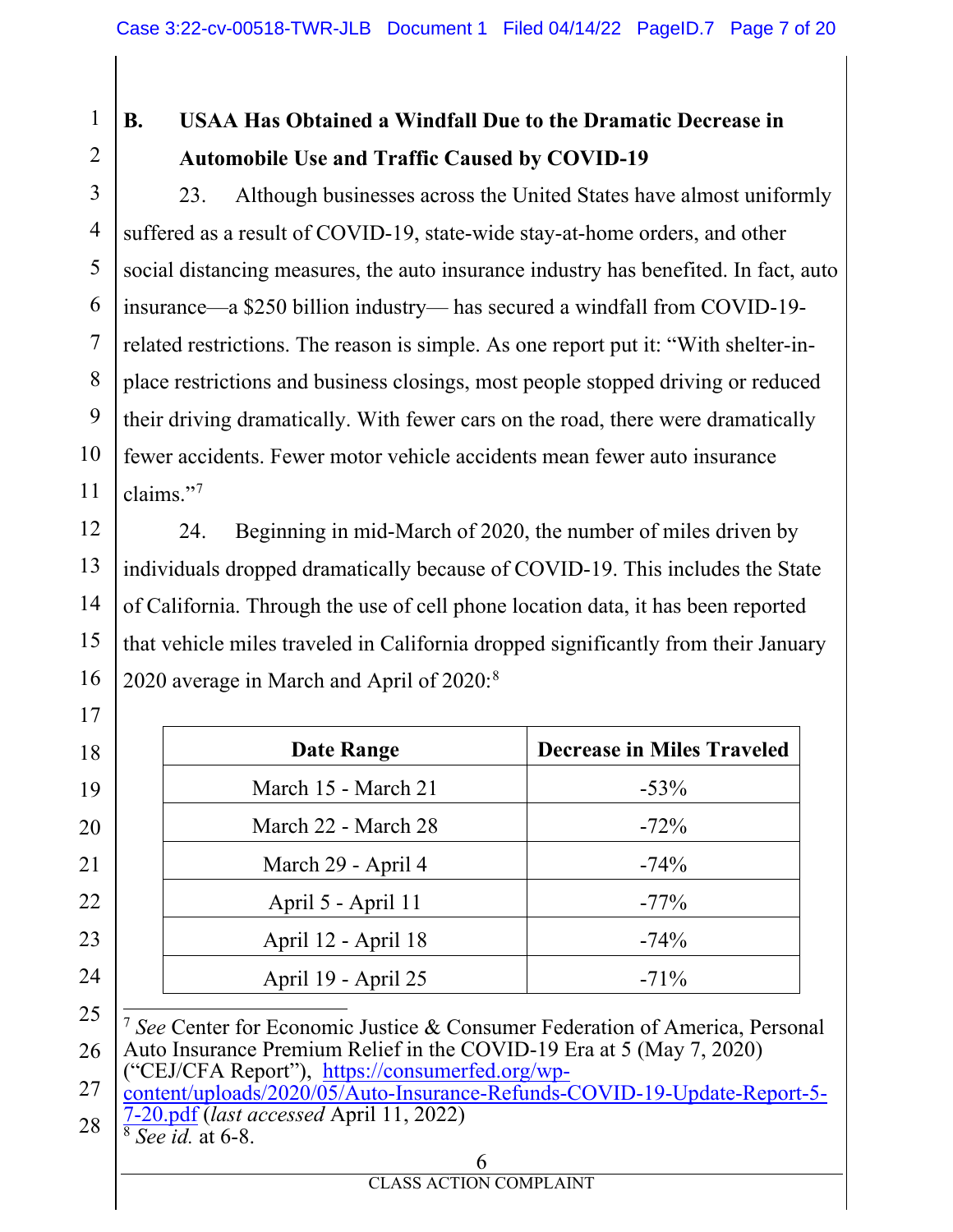1 2 Upon information and belief, decreases in pre-COVID miles traveled continued through the end of 2020 and well into 2021.<sup>9</sup>

3 4 5 6 25. Automobile accidents have also decreased. According to the Road Ecology Center at the University of California, Davis, traffic collisions, including those involving injuries or fatalities, dropped by roughly half after California instituted its stay-at-home order.<sup>10</sup>

7 8 9 10 11 12 13 26. This dramatic decrease in driving and auto accidents allowed auto insurance companies, including USAA, to unfairly profit at the expense of their customers during the COVID-19 pandemic. Auto insurance rates, including those set by USAA, are intended to cover the claims and expenses that they expect to occur in the future, extrapolated from historical data. Thus, as explained in the joint report by the Center for Economic Justice and the Consumer Federation of America:

14 15 16 17 18 19 20 Because of COVID-19 restrictions, the assumptions about future claims underlying insurers' rates in effect on March 1 became radically incorrect overnight. When roads emptied, the frequency of motor vehicle accidents and insurance claims dropped dramatically and immediately. The assumptions in insurers' rates covering timeframes from mid-March forward about future frequency of claims became significantly wrong when the roads emptied because of Stay-At-Home orders and business closures starting in mid-March. The then-current rates became excessive not just for new policyholders going forward, but also for existing policyholders whose premium was based on now-overstated expectation about insurance claims.<sup>11</sup>

21

<sup>22</sup> 23 <sup>9</sup> *See id.* at 2; *see also* Center for Economic Justice & Consumer Federation of America, Auto Insurance Refunds Needed as New Data Show Crashes Remain

<sup>24</sup> Well Below Normal Due to Pandemic (Dec. 22, 2020),<br>https://consumerfed.org/press\_release/auto-insurance-refunds-needed-as-newdata-show-crashes-remain-well-below-normal-due-to-pandemic-23-fewer-<br>accidents-in-september-and-october/ (*last accessed* April 11, 2022)

<sup>25</sup> <sup>10</sup> Fraser Shilling and David Waetjen, *Special Report: Impact of COVID19* 

<sup>26</sup> *Mitigation on Numbers and Costs of California Traffic Crashes*, Road Ecology Center, UC Davis, Apr. 1, 2020 (updated Apr. 15, 2020),

<sup>27</sup> https://roadecology.ucdavis.edu/sites/g/files/dgvnsk8611/files/files/COVID\_CHI Ps\_Impacts\_report2.pdf (*last accessed* April 11, 2020) <sup>11</sup> CEJ/CFA Report, *supra*, at 4.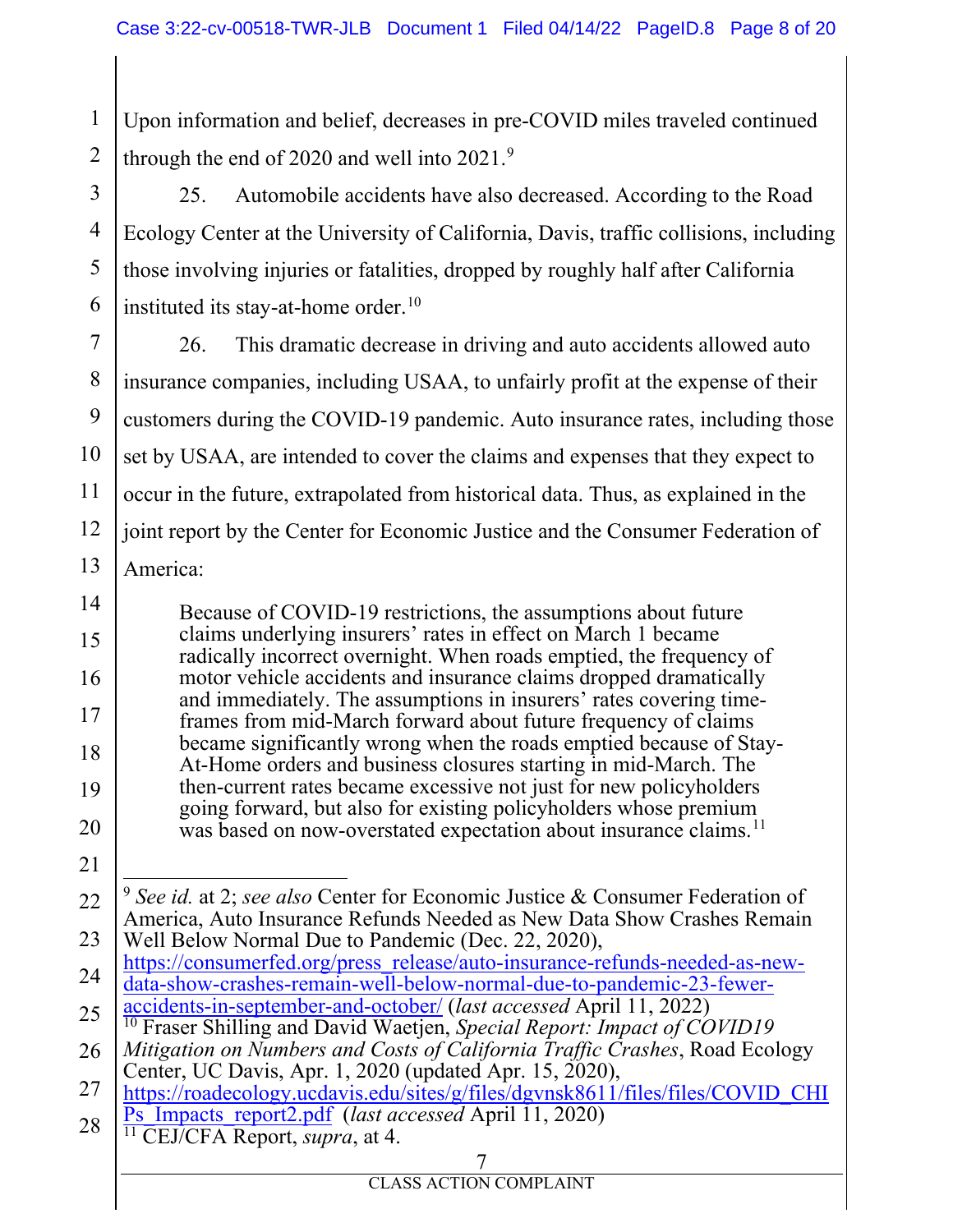1 2 27. The excessive premiums collected and not refunded by USAA during the COVID-19 pandemic have led to a substantial windfall.

3 4

# **C. USAA Has Failed to Give Adequate Refunds to Plaintiff and Other Policyholders in California**

5 6 7 8 9 28. According to conservative calculations by the Center for Economic Justice and the Consumer Federation of America based on motor vehicle accident data, at least a 30% minimum average premium refund to consumers would be required to correct the unfair windfall to auto insurance companies, including USAA, just for the time period from mid-March through the end of April 2020.<sup>12</sup>

10 11 12 13 14 29. At all relevant times, USAA has been aware of the need to refund premiums in order to correct the unfair windfall it gained from policyholders in California as a result of the COVID-19 crisis. USAA has likewise been aware of its excessive profits. Despite this, USAA has failed to adequately return these profits to its customers.

15 16 17 18 30. In spring 2020, USAA announced its plans to issue dividends to its auto insurance policyholders. Under the program, USAA provided a dividend representing approximately a 20% premium credit to personal auto insurance customers for three months' worth of premiums.<sup>13</sup>

19 20 21 22 31. Following the issuance of its dividends, USAA subsequently issued premium credits in the amount of 20% of one month's premium for policyholders who were issued a policy in April or May 2020. USAA also issued a second premium credit amounting to 10% of one month's premium for policyholders

<sup>12</sup> CEJ/CFA Report, *supra*, at 12-13.

<sup>24</sup> 25 26 27 <sup>13</sup> USAA's pandemic-related dividend was extended because, per an August 2020, statement attributed to USAA President and CEO Wayne Peacock on USAA's website, "We see that members are driving less than when the pandemic hit. As these patterns unfold, we are adjusting our auto insurance rates." *See* "USAA to Return an Additional \$270 Million to Members, Totaling Over \$1 Billion in Dividends," (August 2020), https://communities.usaa.com/t5/Press-Releases/USAA-to-Return-an-Additional-270-Million-to-Members-Totaling/ba-

<sup>28</sup> p/235292 (*last accessed* April 11, 2022).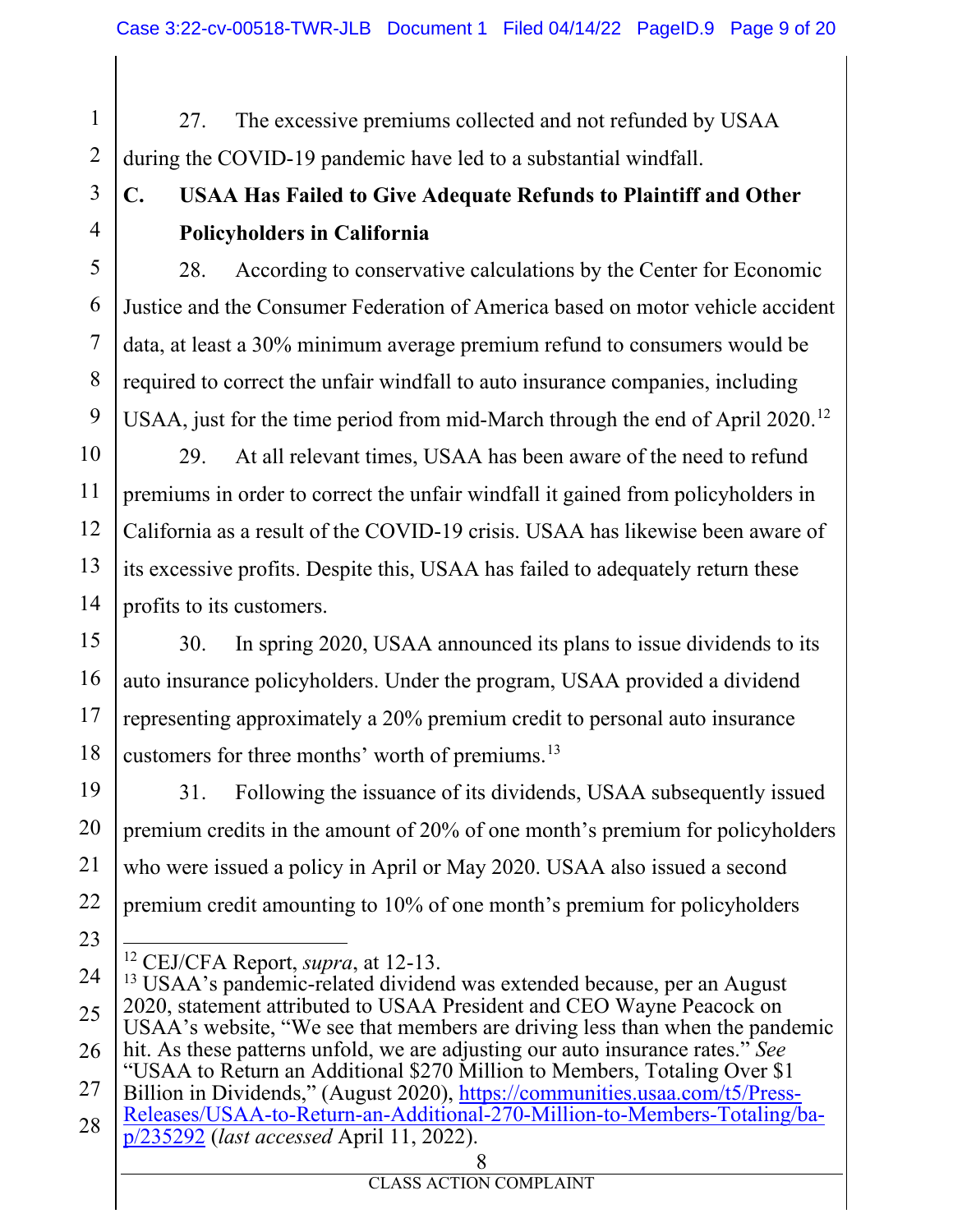1 2 3 who had a policy in effect in August of 2020. The company reports that it subsequently provided additional, but even smaller refunds to California customers in 2020 and 2021 ranging between 5% and 3% of monthly premiums.

4 5 6 7 8 9 32. But USAA's dividend and premium credit program has been inadequate to compensate its customers for the unfair windfall that the company has obtained as a result of COVID-19. The credits were nowhere near the minimum 30% average refund benchmark that has been conservatively estimated as an adequate refund for just the first the first two months of the pandemic alone.

10 11 33. Plaintiff Johnson has been a customer of USAA at all relevant times. Plaintiff is a current United Services Auto Association policyholder.

12 13 14 15 34. Under USAA's publicly announced dividends and premium credits issued, Plaintiff received dividends and/or premium credits in 2020 and 2021. These dividends and premium credits were inadequate to compensate Plaintiff for the unfair windfall that the company has obtained as a result of COVID-19.

16 17 18 35. Under its insurance policies, including the policies of Plaintiff and the members of the putative class, USAA has the discretion to make voluntary downward premium adjustments based on an insured's changed circumstances.

19 20 21 22 36. USAA improperly exercised that discretion by failing to issue refunds of the now-excessive premiums during changed circumstances, when it should have instead used its discretion, in good faith, to make appropriate adjustments.

23 24 25 26 27 28 37. Plaintiff's policies described above were in effect during the time period in which most of the United States, including California, was significantly impacted by the global COVID-19 pandemic and stay-at-home orders (along with other measures and conditions) caused a widespread and dramatic decrease in automobile use and traffic. Despite this, USAA gave Plaintiff inadequate dividends and premium credits on their 2020 and 2021 premiums.

<sup>9</sup>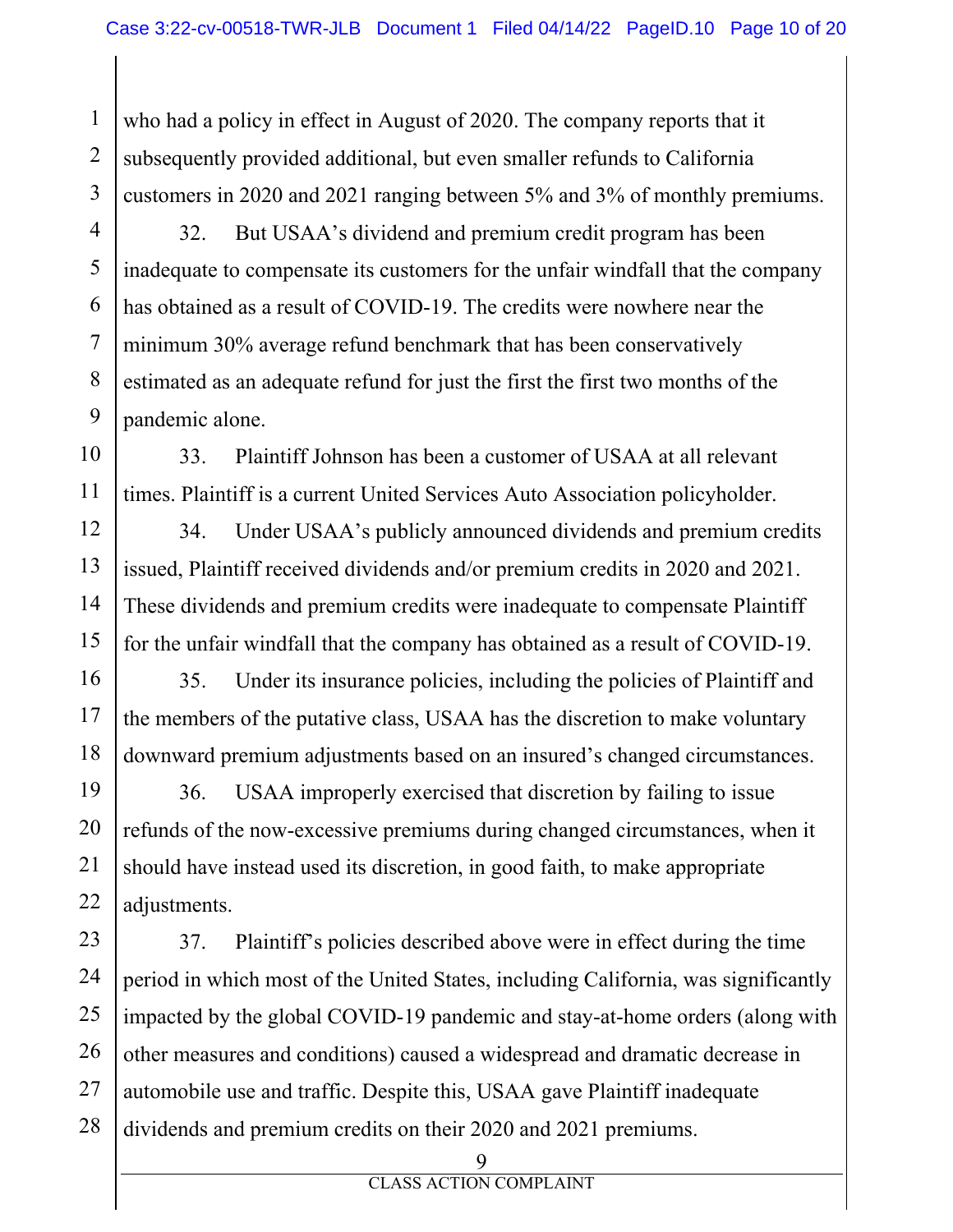1 2 3 4 38. USAA was aware that the shelter-in-place orders, social distancing guidelines, and resulting reduction in driving resulted in premiums that were not based on an accurate assessment of risk. Yet USAA continued to collect and retain excessive, unfair premiums from Plaintiff and others.

5 6 7 8 9 10 39. In 1988, California voters approved Proposition 103 to further establish the public policy of the state and to "protect consumers from arbitrary insurance . . . practices, to encourage a competitive insurance marketplace . . . and to ensure that insurance is fair, available, and affordable to all Californians." The people of the state declared with Proposition 103 that "[t]his law shall be liberally construed and applied in order to fully promote its underlying purposes . . . ."

11 12 13 14 15 40. USAA's collection and/or retention of such excessive premiums violates California public policy and contravenes Proposition 103's mandate to protect consumers from arbitrary insurance practices, to encourage a competitive insurance marketplace, and to ensure that insurance is fair, available, and affordable for all Californians.

16 17 18 41. Upon information and belief, thousands of other policyholders in California have been injured by USAA's policy and practice of failing to provide adequate refunds to policyholders due to the COVID-19 pandemic.

19 20 21 42. Plaintiff and the members of the putative class were unable to reasonably avoid these harms because the analysis required to determine premium refunds was within the exclusive knowledge of USAA.

## 22

25

28

### **CLASS ACTION ALLEGATIONS**

23 24 43. Pursuant to Fed. R. Civ. P. 23(a) and 23(b), Plaintiff brings this action individually and on behalf of all similarly situated individuals.

44. The proposed class is defined as follows:

26 27 All California residents who purchased personal automobile insurance from USAA covering any portion of the time period from March 1, 2020 to the present.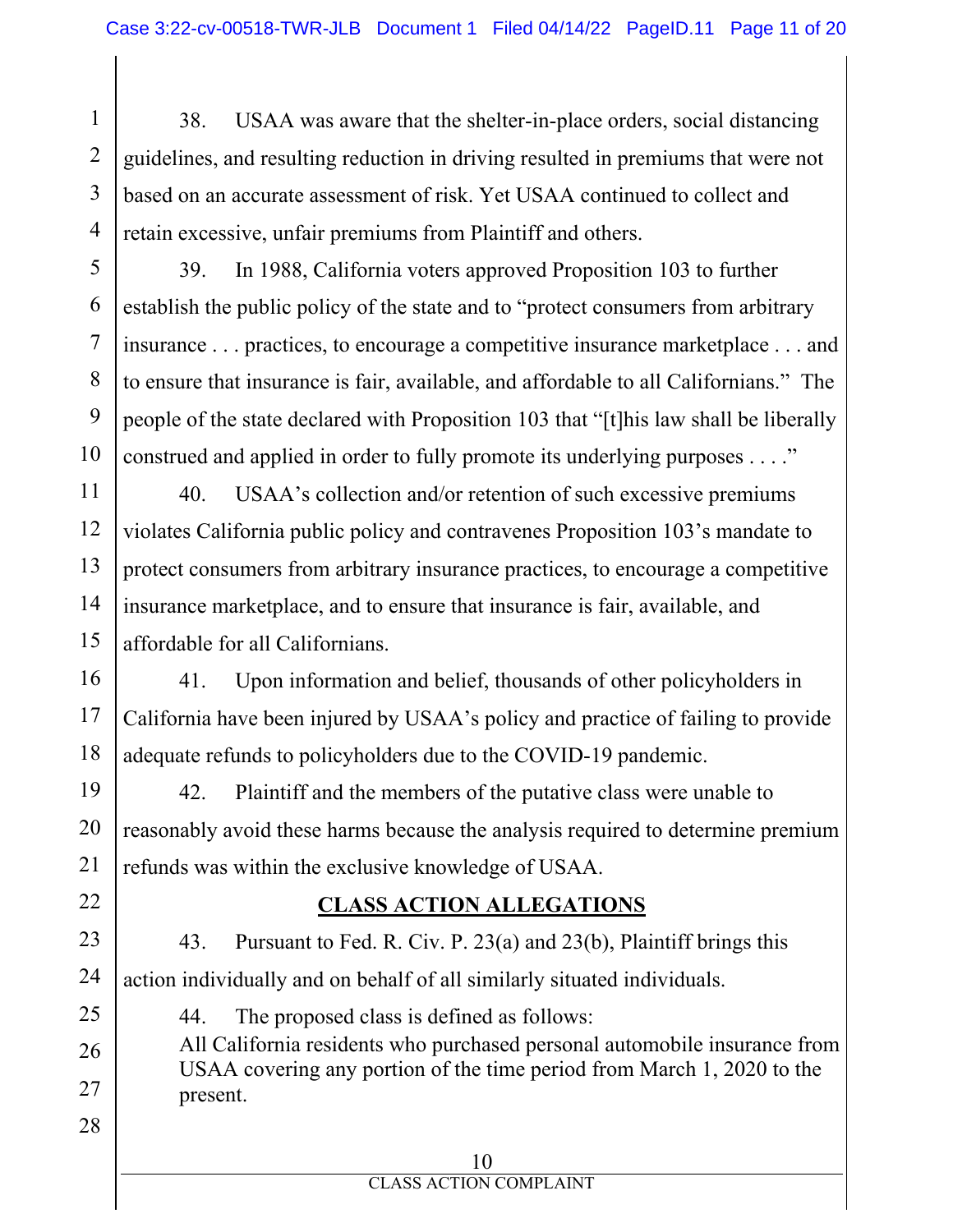1 2 3 4 5 45. The members of the class are so numerous that joinder of all members is impracticable. While the precise number of class members has not been determined at this time, upon information and belief, there are thousands of individuals in the class. The identities of the class members can be determined from USAA's records.

6 7 46. There are questions of law and fact common to the class that predominate over questions solely affecting individual members.

8 9 47. The common questions of law and fact include, but are not limited to:

- a. Whether USAA has a common policy or practice of failing to provide adequate refunds to policyholders due to the COVID-19 pandemic;
	- b. Whether USAA's refund program is inadequate;
	- c. Whether USAA violated the covenant of good faith and fair dealing;
	- d. Whether USAA was unjustly enriched as a result of its failure to provide adequate refunds to its customers;
		- e. Whether USAA's failure to provide adequate refunds to its customers is unfair;
		- f. Whether USAA has violated California consumer protection laws through its failure to provide adequate refunds to its customers and its failure to disclose the inadequacy of its refunds; and
			- g. the proper measure and calculation of damages.

24 25 26 48. The questions of law and fact listed above will yield common answers for Plaintiff and the class as to whether USAA is liable for the alleged legal violations.

27 28

10

11

12

13

14

15

16

17

18

19

20

21

22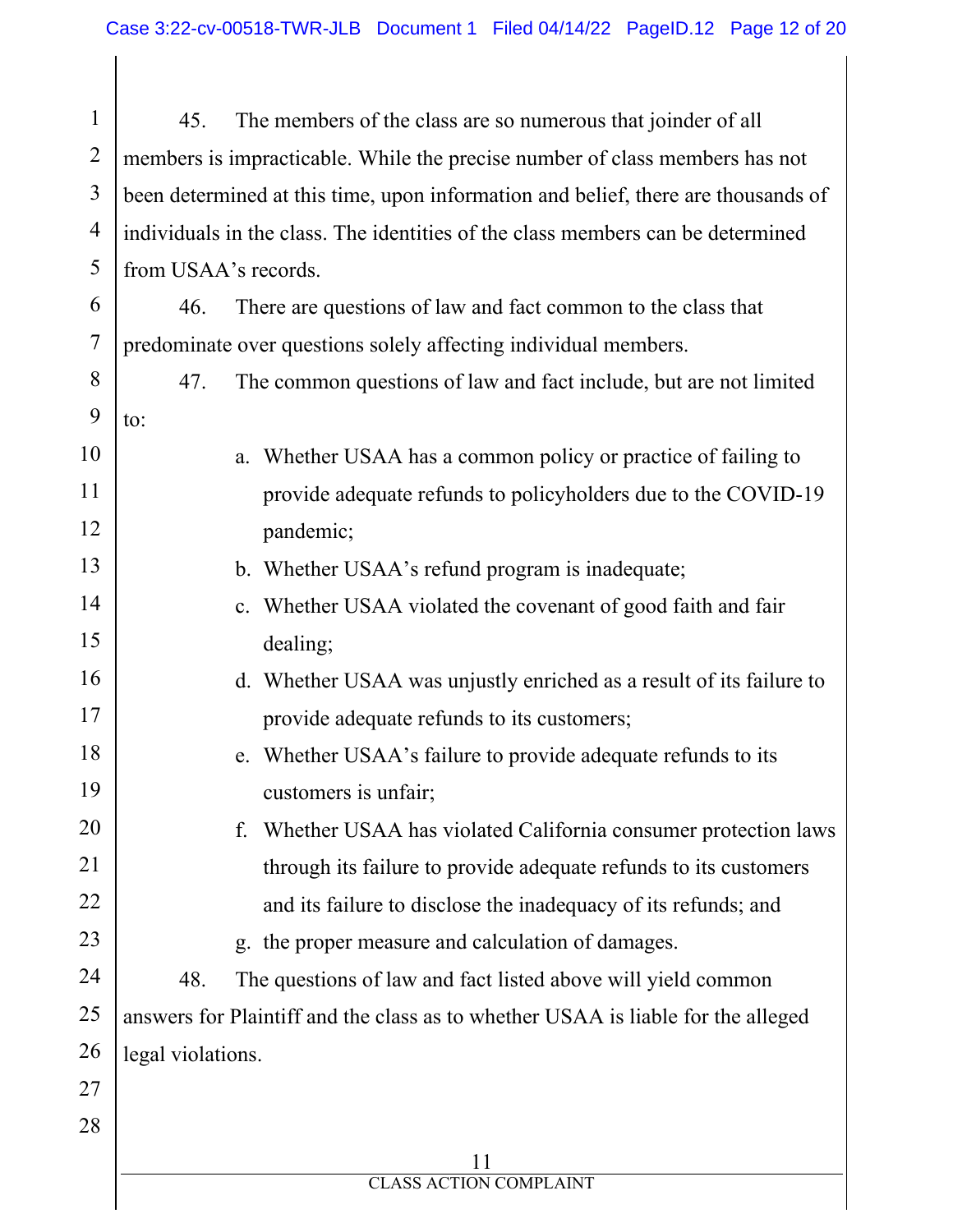1 2 3 49. Plaintiff's claims are typical of those of the members of the class. Plaintiff, like other class members, was subject to the unlawful practices described herein.

4 5 50. Plaintiff will fairly and adequately protect the interests of the class and has retained counsel experienced in complex class action litigation.

6 7 8 9 51. Class treatment is appropriate under Fed. R. Civ. P. 23(b)(2) because USAA has acted on grounds that apply generally to the class, so that final injunctive relief or corresponding declaratory relief is appropriate with respect to the class.

10 11 12 13 14 15 16 17 18 19 52. This action is properly maintainable as a class action under Fed. R. Civ. P. 23(b)(3) because questions of law or fact predominate over any questions affecting individual class members. A class action is superior to other methods in order to ensure a fair and efficient adjudication of this controversy because, in the context of similar litigation, individual Plaintiff often lack the financial resources to vigorously prosecute separate lawsuits in federal court against large corporate defendants. Class litigation is also superior because it will preclude the need for unduly duplicative litigation resulting in inconsistent judgments pertaining to USAA's policies and practices. There will be no difficulties in managing this action.

20 21 22 53. In the alternative, class treatment is appropriate under Fed. R. Civ. P. 23(c)(4) because this is a case in which class adjudication of particular issues would serve the interests of judicial economy.

23 24

25

26

27

28

## **CAUSES OF ACTION COUNT I**

**Breach of Contract – Violation of the Covenant of Good Faith and Fair Dealing (On Behalf of Plaintiff and the Putative Class)**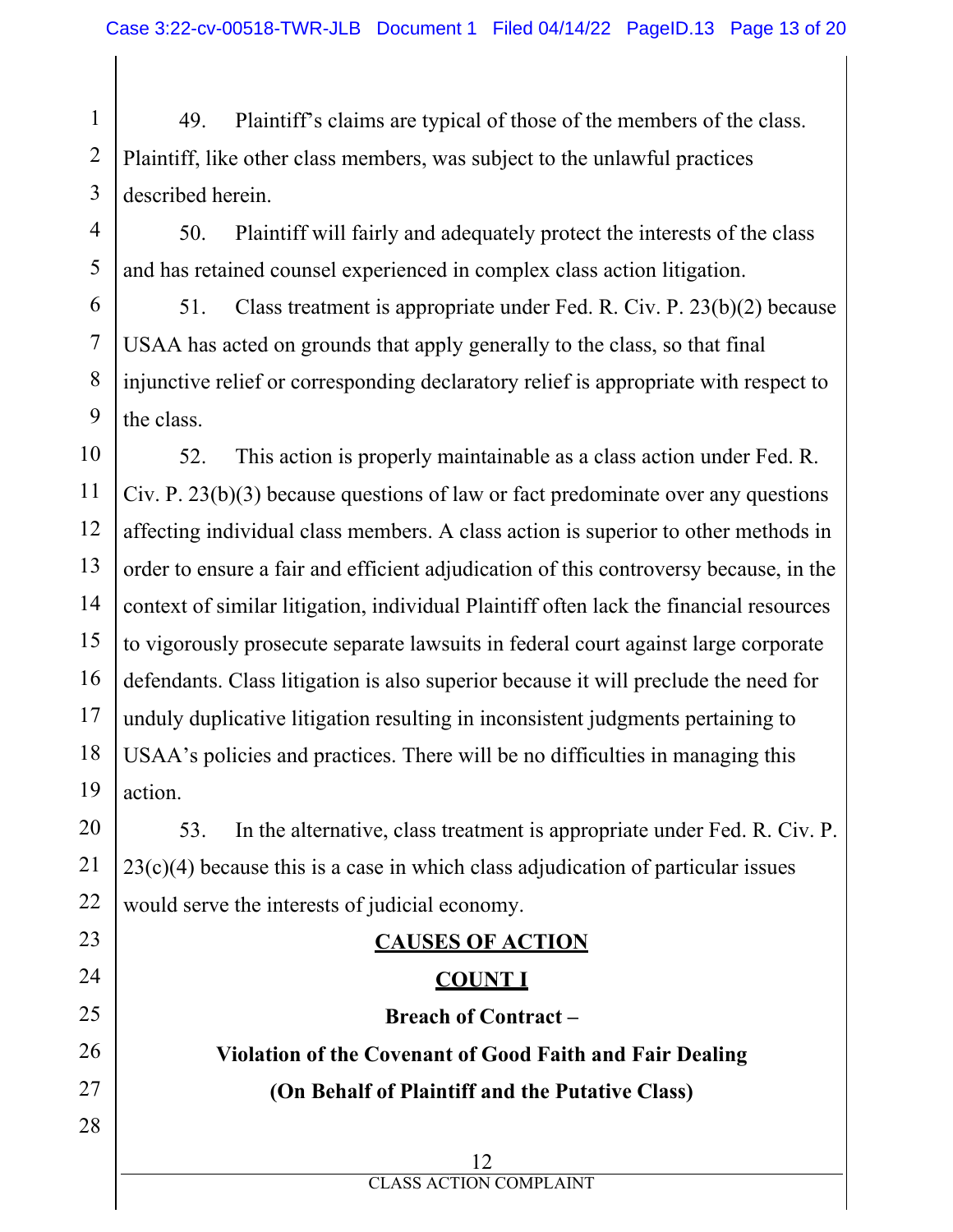1 2 54. Plaintiff restates and incorporates by reference the above paragraphs as if fully set forth herein.

3 4 55. Plaintiff and the members of the putative class purchased insurance contracts from USAA and performed their contractual obligations thereunder.

5 6 56. USAA owed Plaintiff and the members of the putative class a duty of good faith and fair dealing by virtue of their contractual relationship.

7 8 9 57. Under the insurance contracts, USAA had the discretion to make voluntary downward premium adjustments based on an insured's changed circumstances

10 11 12 13 14 58. Plaintiff and the members of the putative class had a reasonable expectation that USAA would exercise this discretion fairly and in good faith, without depriving Plaintiff and the members of the putative class of their right to have the premiums collected for their insurance coverage limited to no more than a fair rate of return, and to have that rate adjusted if it became excessive.

15 16 17 18 19 59. USAA's failure to return sufficient premiums has disappointed the legitimate expectations of Plaintiff and the members of the putative class of having premiums collected for their insurance coverage that are limited to no more than a fair rate of return, and to have that rate adjusted if it became excessive.

20 21 22 23 24 60. USAA's conduct has thereby deprived Plaintiff and the members of the putative class of one of the key benefits of their contracts, and constitutes a willful violation of the obligation of good faith and fair dealing owed for the purpose of unfairly maximizing revenue from premiums paid by Plaintiff and members of the putative class.

25 26 27 28 61. In addition, USAA gave more weight to its own interests than to the interests of its policyholders. This conduct violated the higher standard of good faith and fair dealing to which insurers are held due to the special relationship existing between insurer and insured, which is characterized by elements of

<sup>13</sup>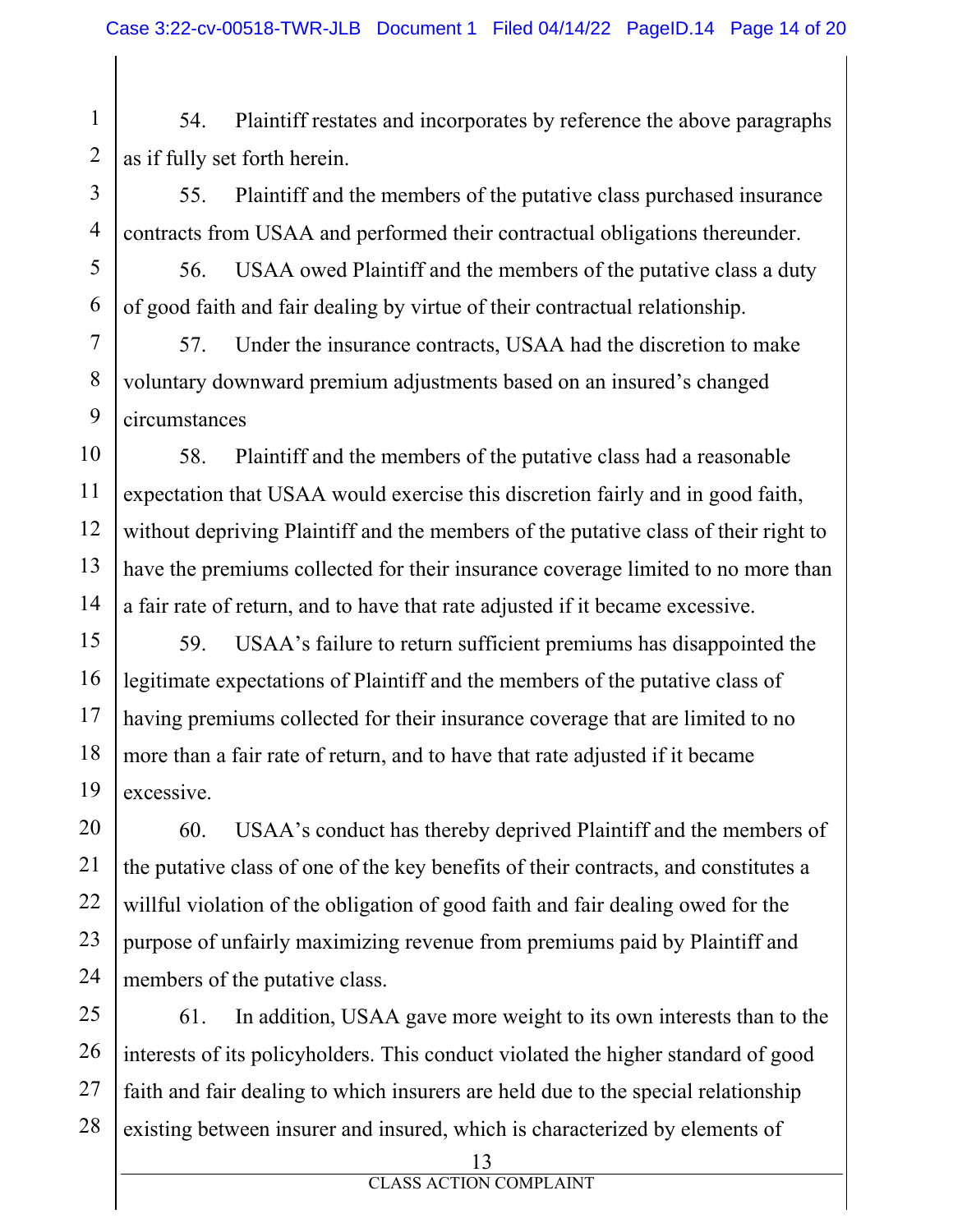| $\mathbf{1}$   | public interest, adhesion, and fiduciary responsibility.                          |  |  |
|----------------|-----------------------------------------------------------------------------------|--|--|
| $\overline{2}$ | USAA consciously and deliberately acted with a lack of good faith,<br>62.         |  |  |
| $\overline{3}$ | despite knowing that its conduct violated the orders of the Department of         |  |  |
| $\overline{4}$ | Insurance, thereby disappointing the reasonable expectations of Plaintiff and the |  |  |
| 5              | members of the putative class that premiums collected for their insurance         |  |  |
| 6              | coverage would be limited to no more than a fair rate of return, and would be     |  |  |
| 7              | adjusted if they became excessive.                                                |  |  |
| 8              | Plaintiff and the members of the putative class have been injured as a<br>63.     |  |  |
| 9              | direct and proximate result of USAA's unlawful conduct.                           |  |  |
| 10             | <b>COUNT II</b>                                                                   |  |  |
| 11             | <b>Unjust Enrichment/Quasi-Contract</b>                                           |  |  |
| 12             | (On Behalf of Plaintiff and the Putative Class)                                   |  |  |
| 13             | 64.<br>Plaintiff pleads this Count in the alternative to her other Counts         |  |  |
| 14             | herein.                                                                           |  |  |
| 15             | As a result of USAA's failure to provide adequate refunds to its<br>65.           |  |  |
| 16             | customers as described herein, USAA has been unjustly enriched.                   |  |  |
| 17             | USAA was enriched under such circumstances that it cannot<br>66.                  |  |  |
| 18             | conscientiously retain its gain at Plaintiff's and the putative class's expense.  |  |  |
| 19             | 67. Plaintiff and the members of the putative class have been injured as a        |  |  |
| 20             | direct and proximate result of USAA's unlawful conduct.                           |  |  |
| 21             | <b>COUNT III</b>                                                                  |  |  |
| 22             | Violation the California Unfair Competition Law ("UCL")                           |  |  |
| 23             | Cal. Bus. & Prof. Code § 17200 et seq.                                            |  |  |
| 24             | (On Behalf of Plaintiff and the Putative Class)                                   |  |  |
| 25             | Plaintiff restates and incorporates by reference the above paragraphs<br>68.      |  |  |
| 26             | as if fully set forth herein.                                                     |  |  |
| 27             | Plaintiff and USAA are "persons" within the meaning of the UCL.<br>69.            |  |  |
| 28             | Cal. Bus. & Prof. Code § 17201.                                                   |  |  |
|                | 14<br><b>CLASS ACTION COMPLAINT</b>                                               |  |  |
|                |                                                                                   |  |  |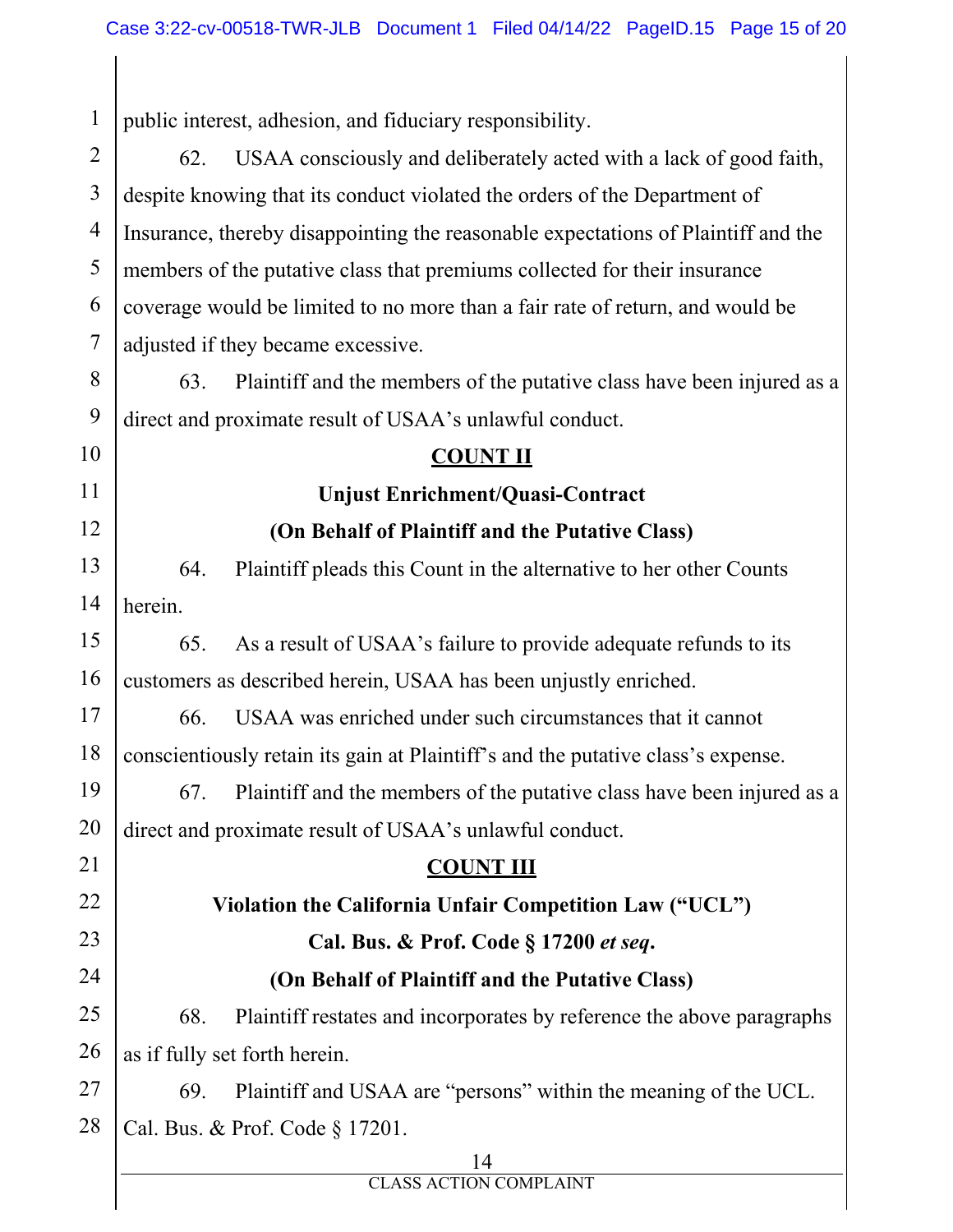1 2 70. The UCL defines unfair competition to include any "unlawful, unfair, or fraudulent business act or practice." Cal. Bus. & Prof. Code § 17200.

3 4 71. By committing the acts and practices alleged herein, USAA has engaged in unfair business acts and practices in violation of the UCL.

5 6 7 8 9 10 11 12 13 14 72. A business act or practice is "unfair" under the UCL if it offends an established public policy or is immoral, unethical, oppressive, unscrupulous, or substantially injurious to consumers, and that unfairness is determined by weighing the reasons, justifications, and motives of the practice against the gravity of the harm to the alleged victims. USAA has violated the UCL's proscription against unfair business practices by, among other things: failing to fully refund premiums with full knowledge of the amount and extent of their excess and the fact that they are not based on an accurate assessment of risk, and failing to disclose the fact that it is earning excessive profits, or the amount of those profits.

15 16 17 18 73. There is no societal benefit from USAA's conduct—only harm to consumers. USAA has engaged in immoral, unethical, oppressive, and unscrupulous activities that are substantially injurious to consumers, and the gravity of its conduct outweighs any alleged benefits attributable to such conduct.

19 20 21 74. California has a longstanding public policy limiting an insurer's ability to impose rates in excess of a fair rate of return on the insured risk that is reflected in various statutes and regulations.

22 23 24 25 26 75. USAA's conduct in collecting and retaining premiums that have become excessive in light of the unforeseen pandemic-related reduction in driving violates this vital public policy and the intent of the statutes and regulations designed to ensure that the rates collected by insurers relate to the risk insured and are limited to a fair rate of return.

27 28 76. There were reasonably available alternatives to further USAA's legitimate business interests, other than the conduct described herein.

<sup>15</sup>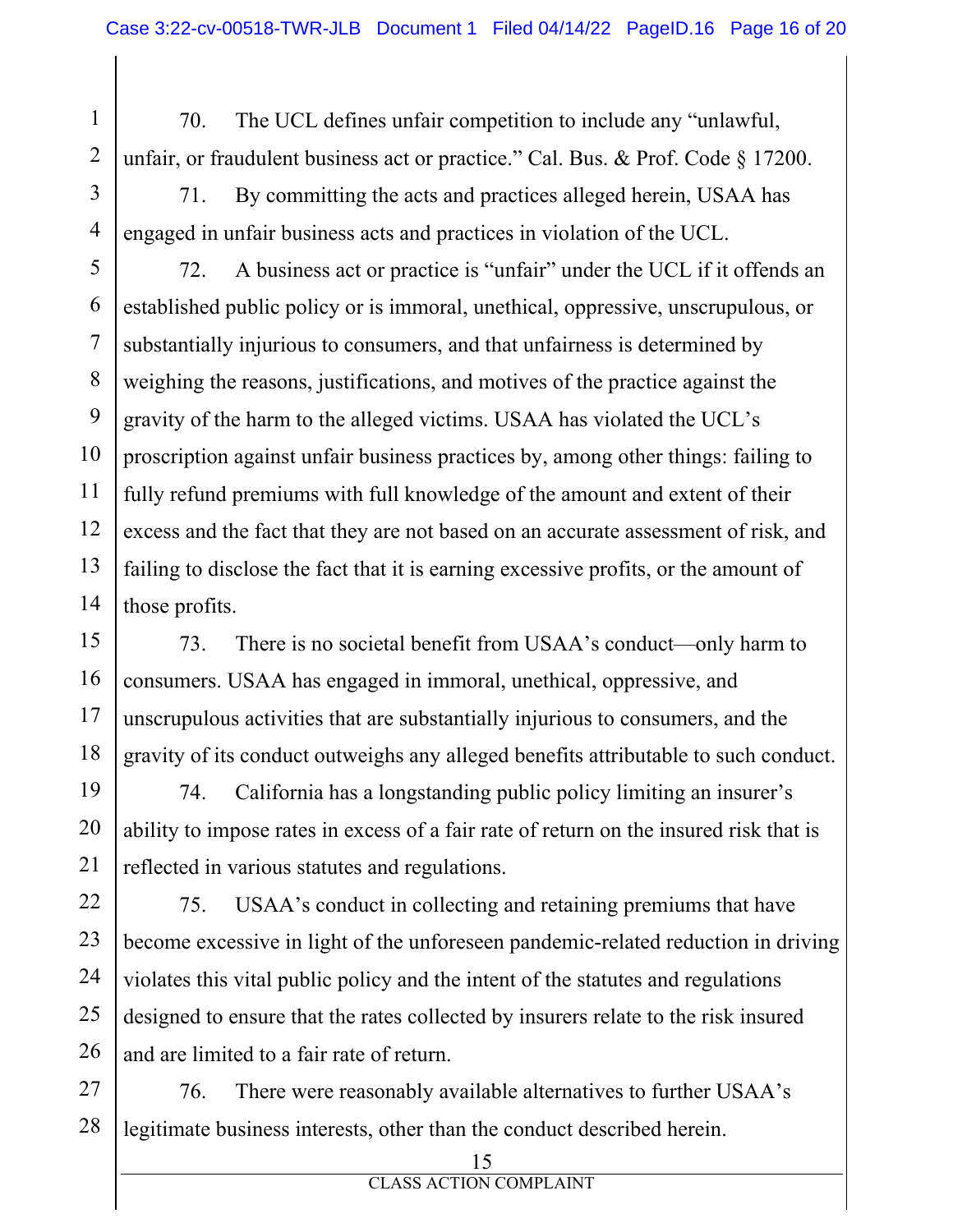1 2 3 4 77. The injury caused by USAA's failure to provide adequate refunds is substantial in light of very conservative calculations that a 30% minimum average premium refund would be required to correct its unfair windfall just for the time period from mid-March through the end of April 2020.

5 6 7 8 9 10 78. Plaintiff and the members of the putative class have been injured as a direct and proximate result of USAA's conduct in violation of the UCL. Plaintiff and the members of the putative class lost money or property and suffered injury in fact because USAA collected and retained, and continues to collect and retain, premiums in excess of the limitations imposed by California public policy, which rightfully belong to Plaintiff and the putative class.

11 12 13 79. Plaintiff and the members of the putative class were unable to reasonably avoid these harms because the analysis required to determine premium refunds was within the exclusive knowledge of USAA.

14 15 16 80. Plaintiff therefore request that this Court grant the relief enumerated below. Otherwise, Plaintiff and the members of the putative class may be irreparably harmed and/or denied an effective and complete remedy.

# 17

21

22

23

24

25

27

28

## **PRAYER FOR RELIEF**

18 19 **WHEREFORE**, Plaintiff, individually and on behalf of the members of the putative class, prays for relief as follows:

- 20 A. Certification of this action as a class action pursuant to Fed. R. Civ. P. 23;
	- B. The appointment of Plaintiff as class representative and his counsel as class counsel;
	- C. A declaration that the practices complained of herein are unlawful and violate the laws of California alleged herein;
- 26 D. An injunction against Defendants from engaging in the unlawful practices complained of herein;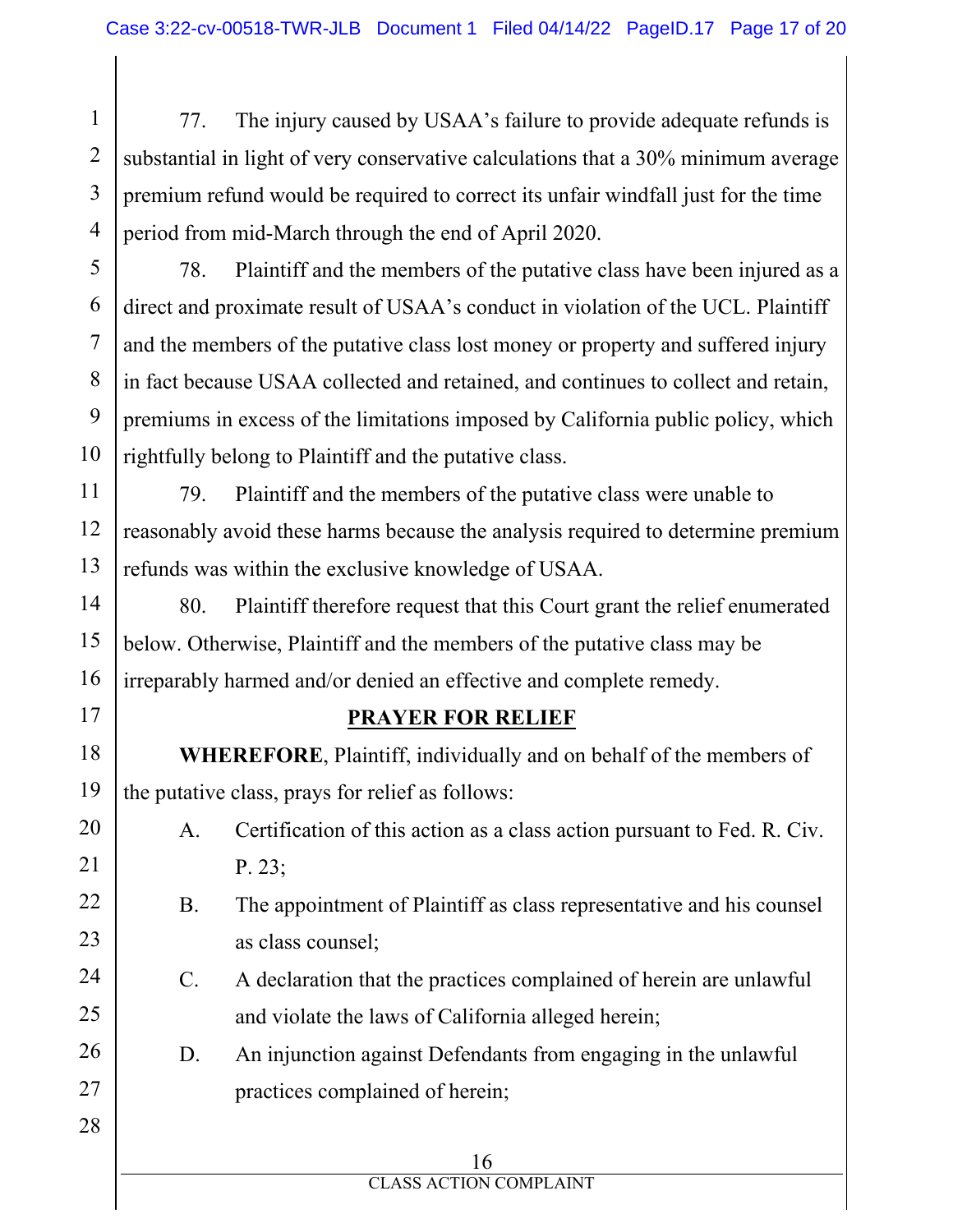| 1              | Ε.<br>Awarding Plaintiff and the members of the putative class their |               |                                                                       |
|----------------|----------------------------------------------------------------------|---------------|-----------------------------------------------------------------------|
| $\overline{2}$ |                                                                      |               | damages in an amount to be determined at trial, including             |
| 3              |                                                                      |               | compensatory damages, consequential damages, punitive damages,        |
| 4              |                                                                      |               | and any other damages provided under relevant laws;                   |
| 5              | $F_{\cdot}$                                                          |               | Disgorgement of, restitution of, and/or imposing a constructive trust |
| 6              |                                                                      |               | upon, the ill-gotten gains derived by Defendants from its unjust      |
| 7              |                                                                      | enrichment;   |                                                                       |
| 8              | G.                                                                   |               | An order awarding Plaintiff and the class attorneys' fees, costs, and |
| 9              |                                                                      | expert costs; |                                                                       |
| 10             | Η.                                                                   |               | An order awarding Plaintiff and the members of the putative class     |
| 11             |                                                                      |               | pre-judgment and post-judgment interest, as allowed by law; and       |
| 12             | $\mathbf{I}$ .                                                       |               | Such further relief as may be appropriate.                            |
| 13             |                                                                      |               |                                                                       |
| 14             | <b>DEMAND FOR JURY TRIAL</b>                                         |               |                                                                       |
| 15             | Plaintiff demands a trial by jury on all issues so triable.          |               |                                                                       |
| 16             |                                                                      |               |                                                                       |
| 17             | Dated: April 14, 2022                                                |               | s/Manfred P. Muecke<br>$\gamma$ :                                     |
| 18             |                                                                      |               | Manfred Muecke (CA SBN: 222893)                                       |
| 19             |                                                                      |               | mmuecke@manfredapc.com<br><b>MANFRED, APC</b>                         |
| 20             |                                                                      |               | 600 West Broadway, Suite 700                                          |
| 21             |                                                                      |               | San Diego, CA 92101<br>Telephone: (619) 550-4005                      |
| 22             |                                                                      |               | Facsimile: (619) 550-4006                                             |
| 23             |                                                                      |               | Matthew H. Morgan*                                                    |
| 24             |                                                                      |               | morgan@nka.com<br>Robert L. Schug (CA SBN: 249640)                    |
| 25             |                                                                      |               | schug@nka.com<br>Chloe A. Raimey                                      |
| 26             |                                                                      |               | craimey@nka.com                                                       |
| 27             |                                                                      |               | NICHOLS KASTER, PLLP<br>4700 IDS Center                               |
| 28             |                                                                      |               | 80 S. 8th Street                                                      |
|                |                                                                      |               | Minneapolis, MN, 55402                                                |
|                |                                                                      |               | 17<br><b>CLASS ACTION COMPLAINT</b>                                   |
|                |                                                                      |               |                                                                       |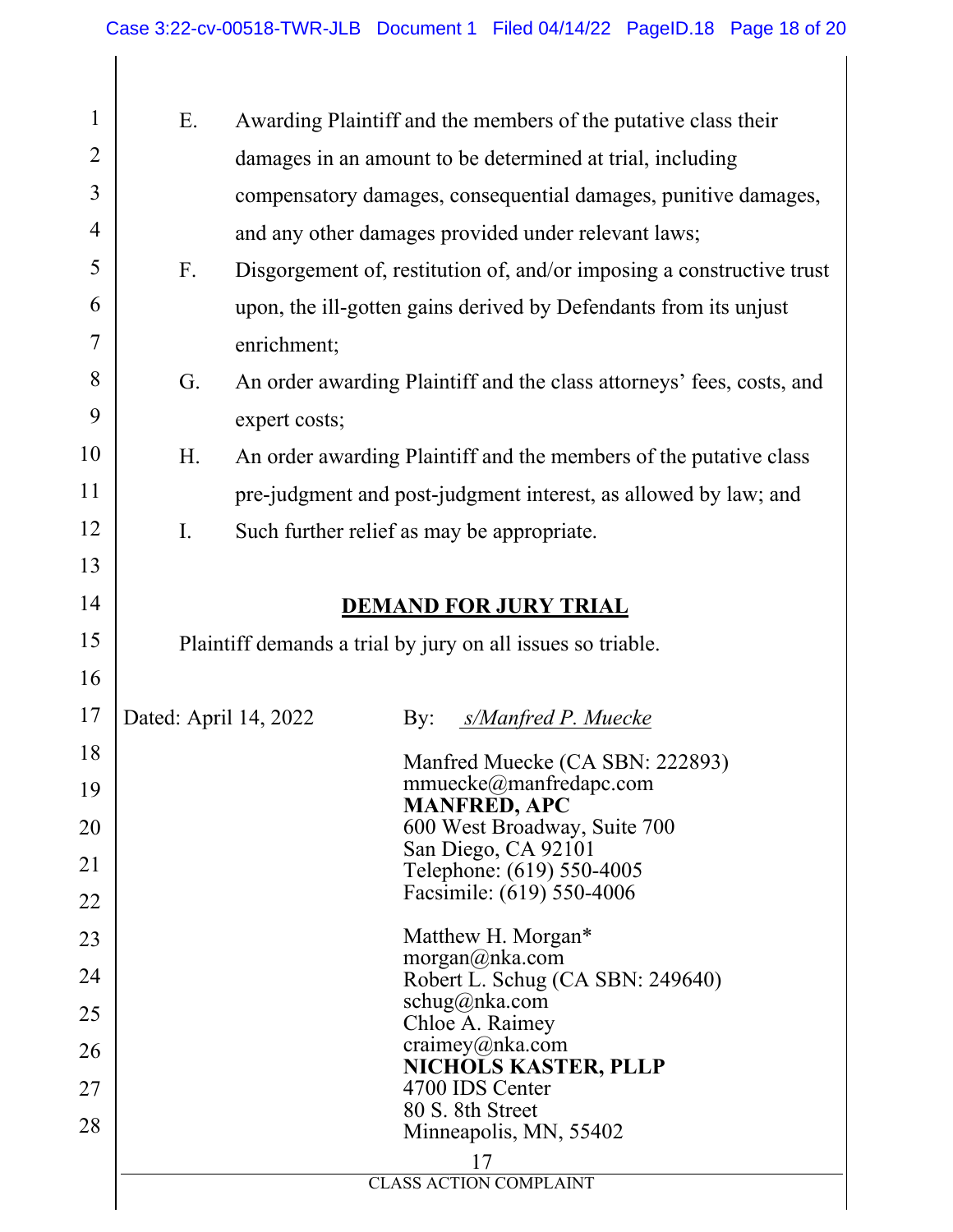| Telephone: (612) 256-3200<br>Facsimile: (612) 338-4878           |
|------------------------------------------------------------------|
|                                                                  |
| Ryan F. Stephan*                                                 |
| rstephan@stephanzouras.com<br>James B. Zouras*                   |
| jzouras@stephanzouras.com                                        |
| Teresa M. Becvar*<br>tbecvar@stephanzouras.com                   |
| Paige L. Smith*                                                  |
| psmith@stephanzouras.com                                         |
| <b>STEPHAN ZOURAS, LLP</b><br>100 N. Riverside Plaza, Suite 2150 |
| Chicago, IL 60606                                                |
| Telephone: (312) 233-1550                                        |
| Facsimile: (312) 233-1560                                        |
| David A. Neiman*                                                 |
| $d$ neiman $@r$ blaw.net<br><b>ROMANUCCI &amp; BLANDIN LLC</b>   |
| 321 N. Clark Street, Suite 900                                   |
| Chicago, IL 60654                                                |
| Telephone: (312) 458-1000                                        |
| Facsimile: (312) 458-1004                                        |
| Asaf Agazanof, Esq.                                              |
| Asaf@Lawasaf.com                                                 |
| <b>ASAF LAW APC</b>                                              |
| 2330 Westwood Blvd., Second Floor                                |
| Los Angeles, CA 90064<br>Tel: (424) 254-8870                     |
| Fax: (888) 254-0651                                              |
|                                                                  |
| George Thomas Martin, III,                                       |
| tom@mblawapc.com                                                 |
| Nicholas J Bontrager<br>nick@mblawapc.com                        |
| <b>MARTIN AND BONTRAGER APC</b>                                  |
| 4605 Lankershim Boulevard, Suite 535                             |
| Toluca Lake, CA 91602                                            |
| Tel: 323-940-1700                                                |
| Fax: 323-328-8095                                                |
|                                                                  |
| *Pro hac vice application forthcoming                            |
| 18                                                               |